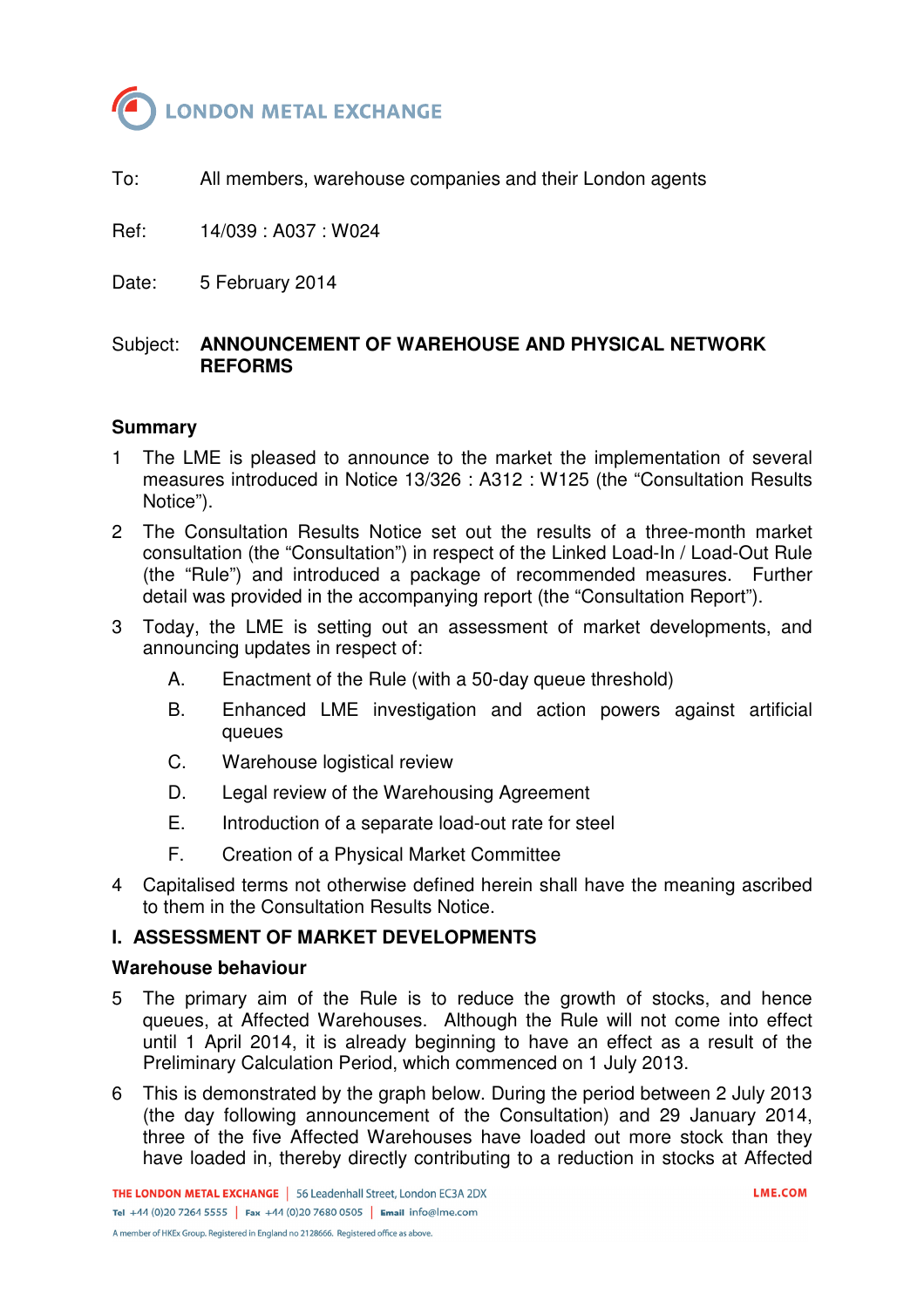

Warehouses as envisaged by the Rule. Two warehouses have demonstrated a net load-in during the same period – however, at Warehouse C, the amount of net load-in is significantly reduced compared with the comparative prior year period, and at Warehouse D, the figures for both periods were low on a relative basis.



- 7 Affected Warehouses that have demonstrated a net load-in during the Preliminary Calculation Period will incur greater load-out obligations as of the Preliminary Discharge Period on 1 May 2014. All Affected Warehouses will incur greater load-out obligations as of the First Discharge Period on 1 August 2014, unless they entirely cease load-in during the First Calculation Period, or cease to become Affected Warehouses before that time.
- 8 In the absence of action on the part of the LME, it is likely that stocks at Affected Warehouses would have continued to rise. The response the Rule has received is indicating that the reduction of stocks, which is itself a key precursor to the Rule's stated aim of reducing queues, is being achieved.

# **Queue development**

9 The following graph sets out the development of queues at Affected Warehouses (data through 31 December 2013):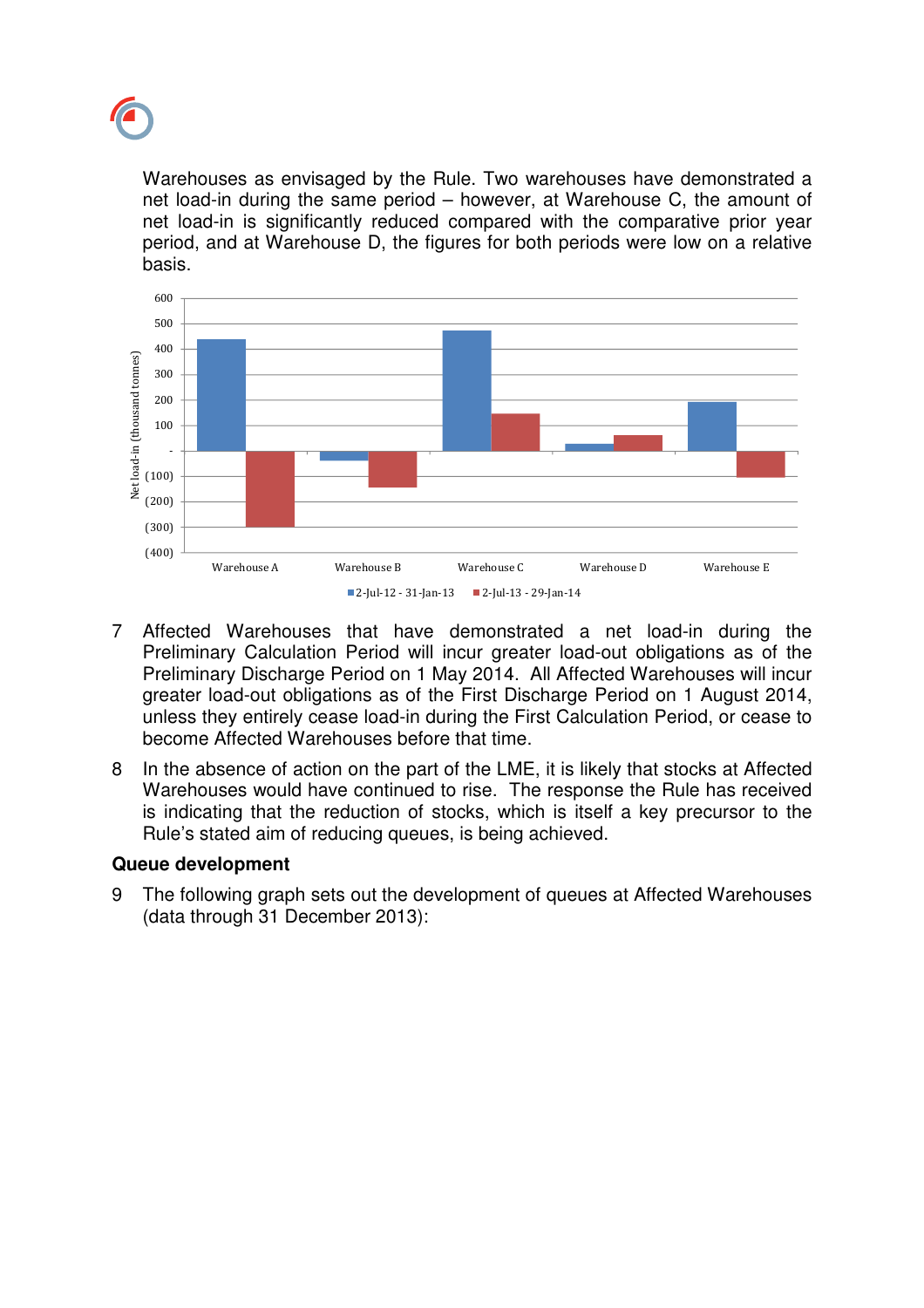

- 10 Since the start of the Consultation on 1 July 2013, queues have fallen at four of the five Affected Warehouses.
- 11 As the LME clearly messaged to the market in its Consultation Report, the initial effect of the Rule may be that queues lengthen, if metal owners respond to it by cancelling their warrants in the expectation of achieving quicker access to their metal. As shown in the following graph, the development of queues is broadly correlated with cancellation behaviour – and, in particular, the growth in queues at Warehouse D (which has demonstrated the greatest such increase) has clearly been caused by a pick-up in cancelled warrants.



(percentages show cancelled warrants as proportion of total stock)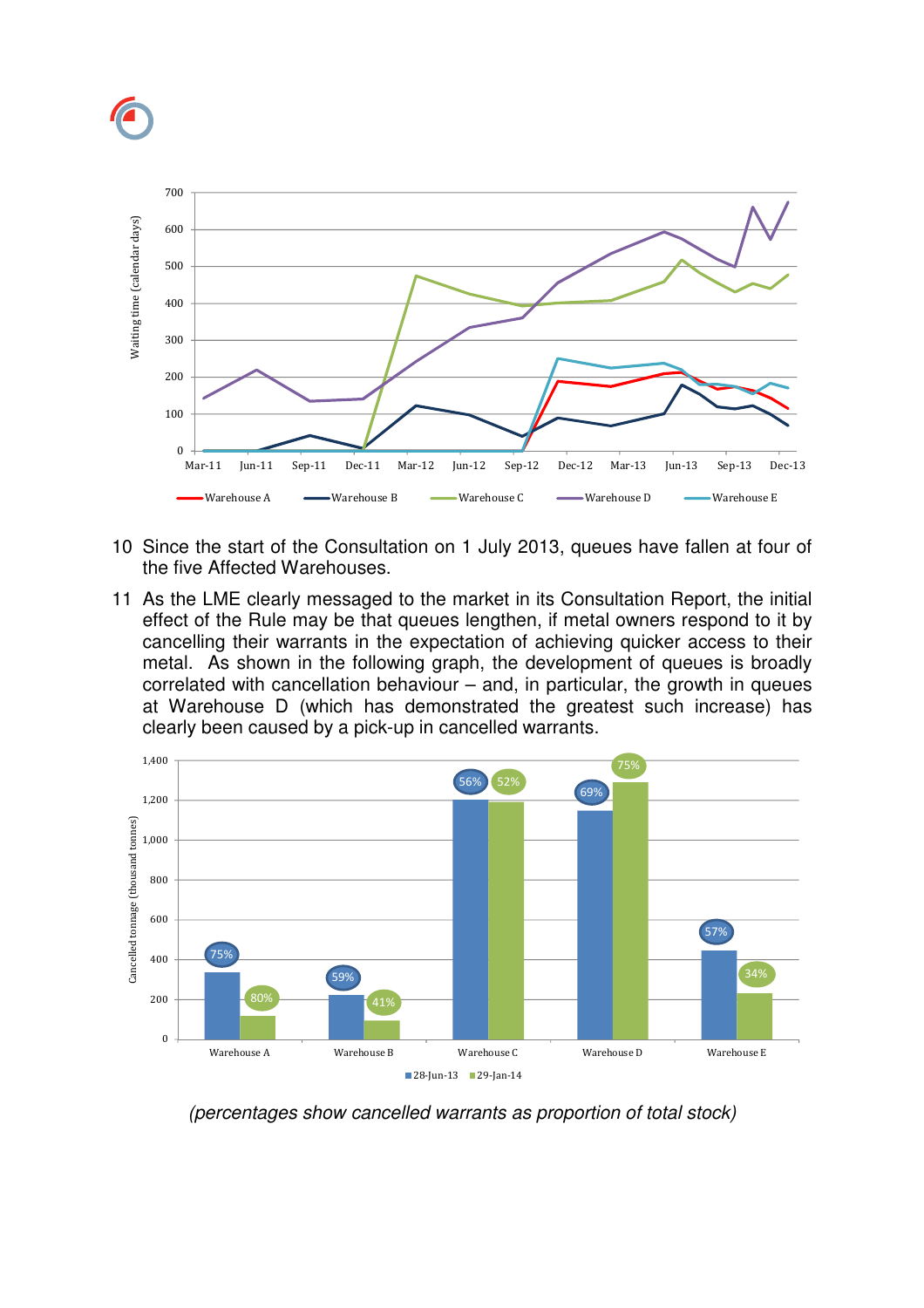

12 However, the mathematical effect of the Rule is that, even if all warrants were cancelled and queues initially increased as a result, those queues will reduce over time.

### **Observations on premiums**

- 13 The LME notes the recent increase in levels of reported premiums, in particular in the North American aluminium market. Accordingly, the Exchange feels it appropriate to restate its position in respect of premiums.
- 14 As set out in the Consultation Report, the LME believes that an element of premiums is related to queues. However, there exists an additional element of premiums that is not related to queues. These two elements will be considered in turn.
- 15 The LME has taken action on queue-related premiums via the Consultation. As such, as queues fall, this element of premiums should fall. However, warrantholder cancellation behaviour has resulted in queues at certain warehouses continuing to rise – accordingly, the fall in this element of premiums may not be fully observed until all queues begin to fall.
- 16 Non-queue related premiums are outside the scope of LME prices, and are driven instead by specific market supply and demand factors. Nevertheless, the LME has committed to explore the potential introduction of premium hedging tools to help the market address risk management concerns in respect of nonqueue related premiums.
- 17 The LME notes also the significant market commentary in respect of metal in non-LME licensed storage. As clearly set out in the Consultation Report, an expected consequence of increased load-out of metal from LME warehouses is a quicker net flow of metal to off-LME storage, with potential difficulties for the market in respect of stock visibility, premium price discovery and hedging. Off-LME storage is, by definition, not a topic on which the LME can comment  $$ however, the LME is investigating whether the launch of a premium hedging contract will allow more effective hedging of regional premiums (noting that such premiums may be affected by developments in the off-LME metal market).

# **II. UPDATE ON IMPLEMENTATION STATUS**

#### **A. Enactment of the Rule**

- 18 The enactment of the Linked Load-in / Load-Out Rule will proceed as planned on 1 April 2014 with a 50-day queue threshold.
- 19 Certain elements of the package of measures introduced with the Rule require changes to the LME Warehouse Agreement (the "Warehousing Agreement") and the LME Policy Regarding Approval of Warehouses (the "Policy"). As a result, Notice 13/327 : W126 initiated a further consultation, specifically with warehouse companies (the "Warehouse Contractual Consultation") in accordance with the Warehousing Agreement.
- 20 The results of the Warehouse Contractual Consultation were announced in Notice 13/375 : A359 : W152 on 30 December 2013. A point-by-point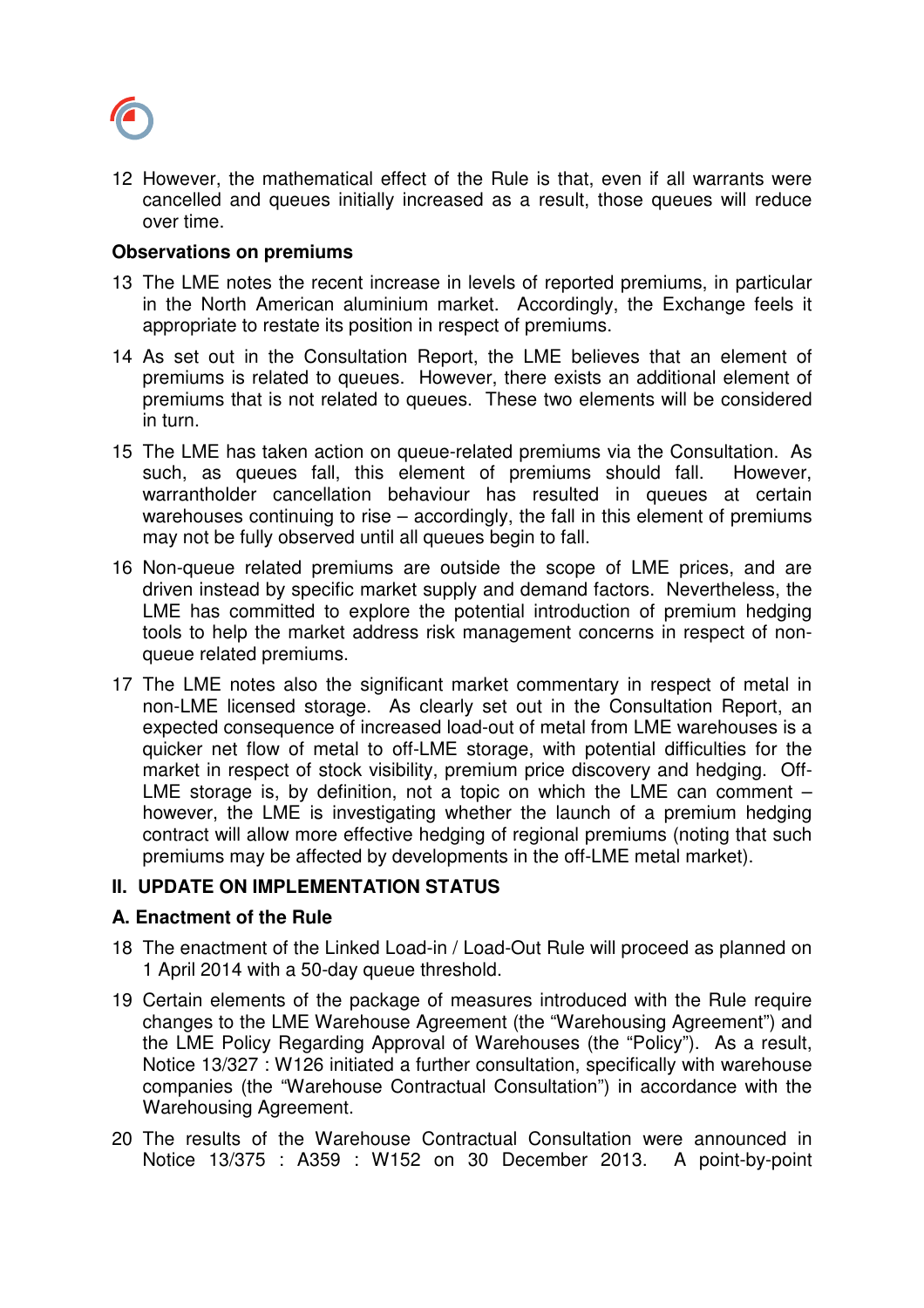

assessment of the issues raised in the Warehouse Contractual Consultation is available in the relevant Notice.

21 Accordingly, the LME will proceed with implementation of the changes to the Warehousing Agreement and the Policy as set out in the Consultation Results Notice as scheduled on 1 April 2014.

### **B. Enhanced LME investigation and action powers to tackle artificial queues**

- 22 The revisions to the LME Warehousing Agreement include the addition of a new Clause 9.3.4, which gives the LME enhanced powers to investigate the formation of queues, and to impose additional load-out obligations on warehouses that have paid incentives in order to artificially create or maintain queues.
- 23 The Exchange is pleased to announce that the LME Special Committee will be ultimately responsible for sanctioning any enforcement action under Clause 9.3.4. The Special Committee is already responsible for the exercise of certain discretionary powers in respect of the LME market in accordance with Regulation 15 of Part 3 of the LME Rules. The Special Committee is composed of persons who have no material interest in the contracts traded on the Exchange. The involvement of the Special Committee will ensure an independent and impartial approach to any action under Clause 9.3.4.

### **C. Logistical review**

- 24 The LME is delighted to announce that, following a rigorous tendering process, Oliver Wyman has been appointed to conduct a logistical review (the "Logistical Review") of the LME warehousing network.
- 25 The Logistical Review has already commenced, and will provide the LME with an independent view on reasonable operational expectations and requirements for the loading in, holding and loading out of metals.
- 26 Within this scope, the LME has asked Oliver Wyman to report on logistical rate considerations, suitability of good delivery locations, warehouse companies and warehouse sheds. Oliver Wyman's scope of work will include all logistical concerns raised during, and following, the Consultation.
- 27 Additionally, the Review will assess the optimal process for the approval of applications, including the proper advisory role of the LME's Committees.
- 28 The LME would like to invite any interested market participants to contribute to the Logistical Review. Sessions will be scheduled for market participants to interact with Oliver Wyman in due course, and a Notice will be published to that effect.
- 29 A public report of the logistical review is due for delivery by the end of August 2014. Depending on the recommendations made by Oliver Wyman, it may be necessary to further consult the market before the recommended changes are implemented.

# **D. Warehousing Agreement legal review**

30 In parallel with the Logistical Review, the LME has commissioned a legal review of the Warehousing Agreement. This will be carried out in conjunction with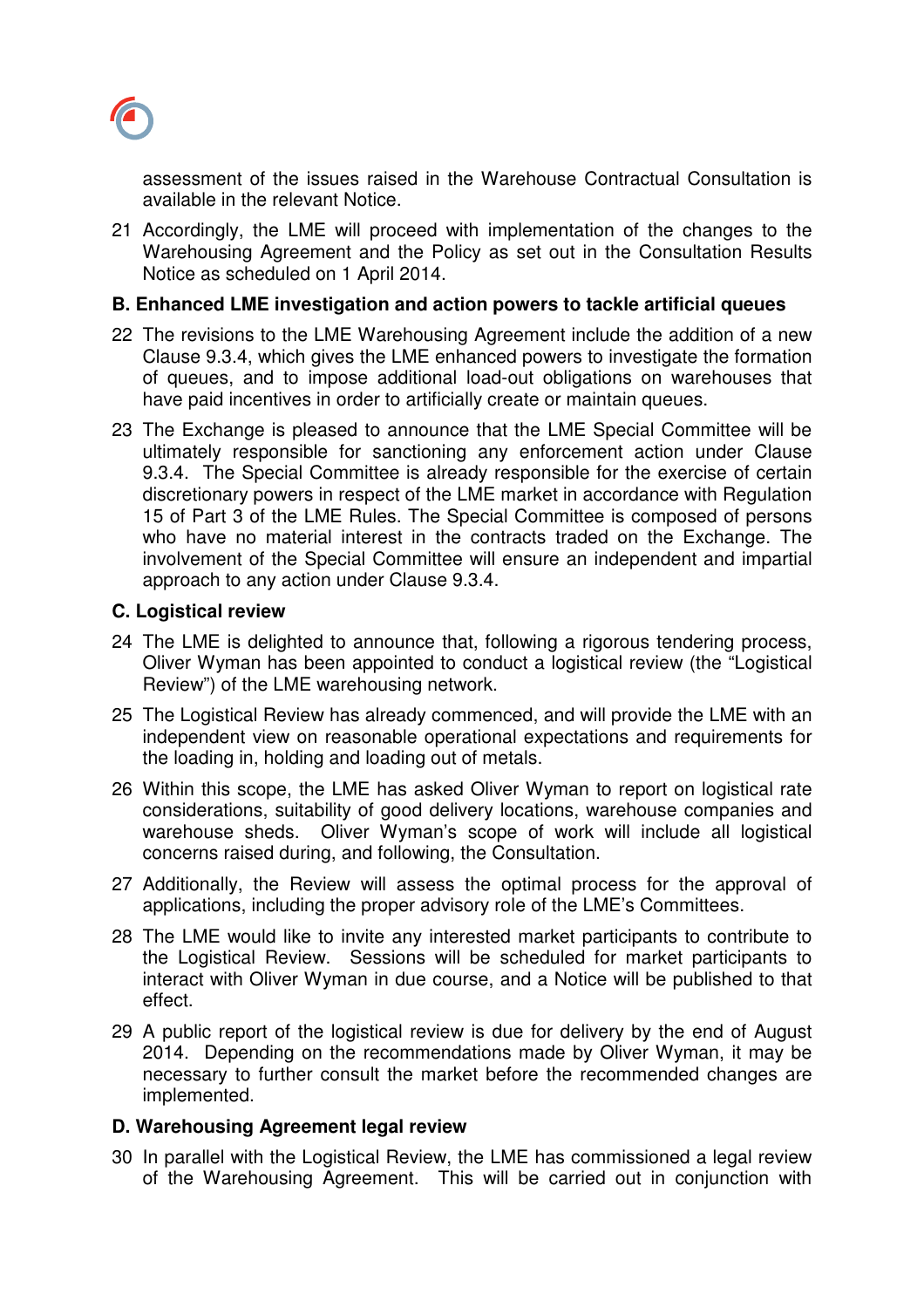

Addleshaw Goddard LLP and will focus on: (i) ensuring that the Warehousing Agreement remains fit for purpose; and (ii) implementing any proposed changes arising from the Logistical Review which require modifications to the Warehousing Agreement. The findings will be incorporated into the report of the Logistical Review, due by the end of August 2014.

### **E. Steel**

- 31 An important element of the package of measures was the introduction of a separate load-out rate for steel. Although this will not come into effect until 1 April 2014, the LME steel contract is already reacting in a positive manner.
- 32 Between July 2013 and January 2014 the average monthly price differential between the LME steel billet contract and the SteelOrbis FOB Black Sea price has converged from \$378 to \$156.
- 33 The price convergence of the LME steel billet contract has been driven by two pro-active revisions by the LME to the contract  $-$  firstly, the upcoming implementation of separate steel load-out rates, and secondly, the regionalisation of the steel contract back to Europe.
- 34 The Exchange is pleased to note this price convergence. However, the LME recognises that usage of the steel contract continues to be low. Accordingly, the LME is working with the steel community to further enhance the price discovery and hedging use of the contract, including potential changes to the contract specifications.

# **F. Physical Market Committee**

- 35 The LME has already announced the formation of the Physical Market Committee, which will provide a forum for all sectors of the physical industry to represent their views to the Exchange. This Committee will meet quarterly as part of the regular cycle of metal committee meetings. The Physical Market Committee's inaugural meeting will be in March 2014.
- 36 The LME is delighted to announce that Professor Phillip Crowson has been appointed as Chair of the Physical Market Committee. Phillip was made an Honorary Member of the London Metal Exchange in October 2009 and has served both as an Invited Director (for 12 years) and the current Chairman of the LME's Special Committee.
- 37 A Cambridge graduate, Phillip worked in the UK chemicals industry for 10 years before joining the economics department of The RTZ Corporation (now Rio Tinto) in 1971. He became the company's Chief Economist in 1981. Since leaving in 1997, Phillip has taken an active role in many industry organisations, including serving as the Chairman of the European Copper Institute and President of the Mining Association of the United Kingdom.
- 38 Phillip is an Honorary Professor and part-time Professorial Research Fellow at the Centre for Energy, Petroleum, and Mineral Law & Policy at the University of Dundee, Scotland. He has written several books and published papers and articles on aspects of the mineral industries. His most recent books are Mining Unearthed and The Official LME Guide to Managing Metals Price Risk.